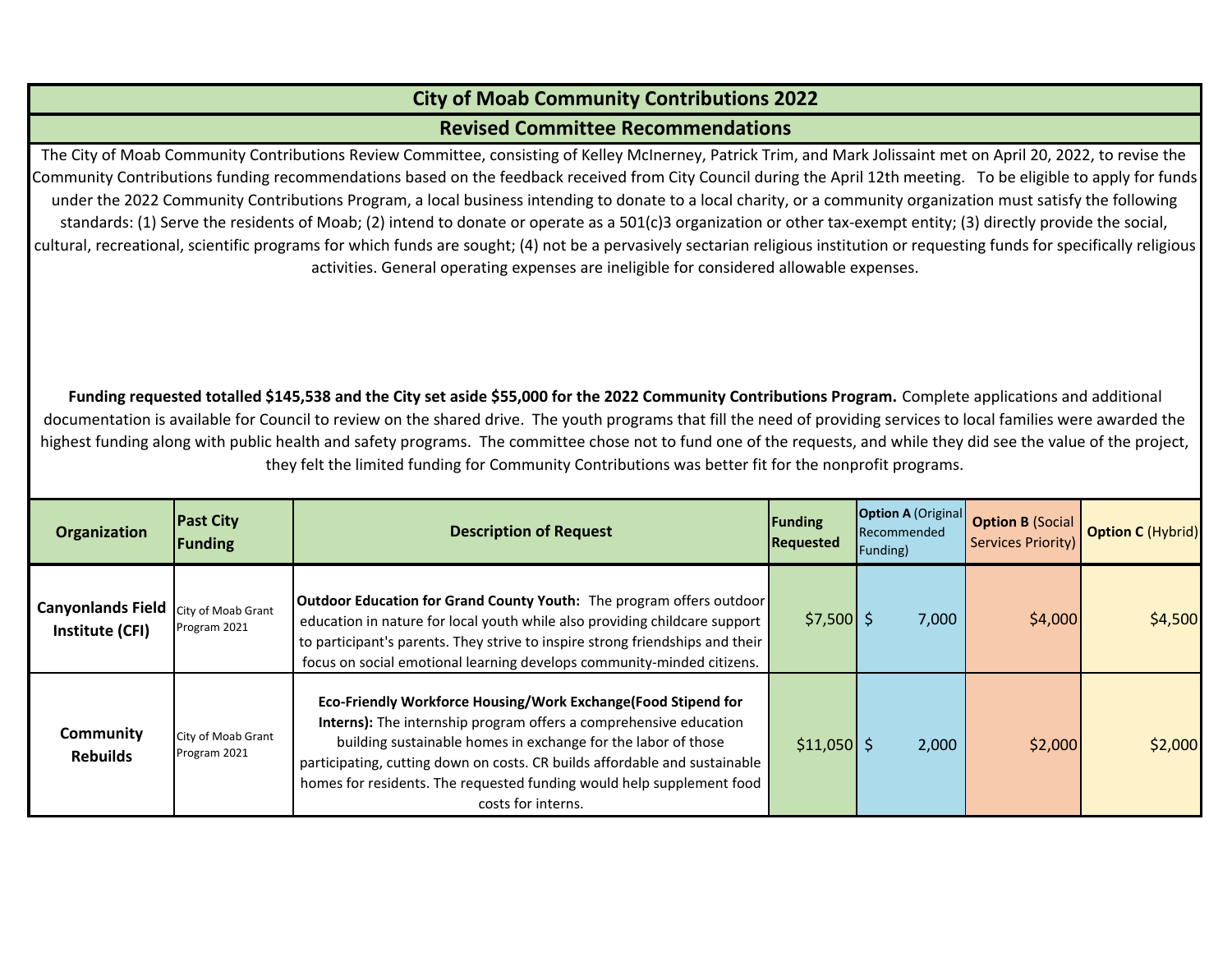| Organization                                   | <b>Past City</b><br><b>Funding</b>                                                               | <b>Description of Request</b>                                                                                                                                                                                                                                                                                                                                                                                                                                                                                       | Funding<br><b>Requested</b> | <b>Option A</b> | <b>Option B</b> | <b>Option C</b> |
|------------------------------------------------|--------------------------------------------------------------------------------------------------|---------------------------------------------------------------------------------------------------------------------------------------------------------------------------------------------------------------------------------------------------------------------------------------------------------------------------------------------------------------------------------------------------------------------------------------------------------------------------------------------------------------------|-----------------------------|-----------------|-----------------|-----------------|
| <b>Grand Area</b><br><b>Mentoring</b>          | March 2020; March<br>2021; Discounted<br>Rent at City Facilities                                 | Mentoring Recruiting, Training, and Support: The program has seen an<br>increase in interested mentees, and drop in mentors there is a need to<br>recruit and train. Expand quality mentoring through recruitment, training,<br>and support project. This project will A) strengthen community outreach<br>through a new campaign of ads and promotions, offer vital training on<br>working with at-risk youth, and provide a new set of cirriculum supplies to<br>the main elementary school site.                 | $$4,595$ \$                 | 4,500           | \$3,500         | \$4,000         |
| <b>Humane Society of</b><br><b>Moab Valley</b> | Contributions 2019 &<br>2020; 2021 Grant<br>Program: Office space<br>for HSMV in City<br>Shelter | Dog and Cat Adoption Program: The adoption program heps find homes<br>for pets from the animal shelter. The program increases adoption rates,<br>eliminates Shelter crowding, and decreases numbers of unwanted litters<br>and pets.                                                                                                                                                                                                                                                                                | $$6,000$ \$                 | 2,000           | \$1,000         | \$1,500         |
| <b>KZMU Moab Public</b><br>Radio               | Contributions 2019.<br>2020; Grant Program<br>2021; In-Kind support<br>from MARC for rentals     | Lift Up: Lift Up is a radio portrait series elevating voices of<br>underrepresented members of Grand County, Utah. Goal for 2022 is to<br>produce between ten and twenty short audio portraits to help deepen<br>understanding and empathy within our community and, to reinforce a<br>sense of safety and belonging for its marginalized members. This project<br>will focus specifically on local and regional queer+, indigenous, Latinx, and<br>disabled people, highlighting intersectionality as it shows up. | $$3,000$ \$                 | 2,000           | \$1,000         | \$1,500         |
| <b>Moab Community</b><br><b>Childcare</b>      | City of Moab Grant<br>Program 2021                                                               | Finish Building First Facility: In Grand County there are currently only<br>spots for 147 children (31% of the estimated need), the center will help<br>provide additional childcare for the community. Requesting funds for<br>equipment and supplies to finish building out the childcare center.                                                                                                                                                                                                                 | $$5,891$ \$                 | 3,500           | \$2,500         | \$3,000         |
| <b>Moab Community</b><br><b>Danceband</b>      | City of Moab Grant<br>Program 2021; In-Kind<br>rent                                              | 2022 Rehearsals & Instructors: Funding will allow the group to have<br>regular rehearsals in a designated space and hire an professional<br>instructor to assist the group in improving their skills. The group puts on<br>social community events to foster local music education.                                                                                                                                                                                                                                 | $$600$ \$                   | 500             | \$500           | \$500           |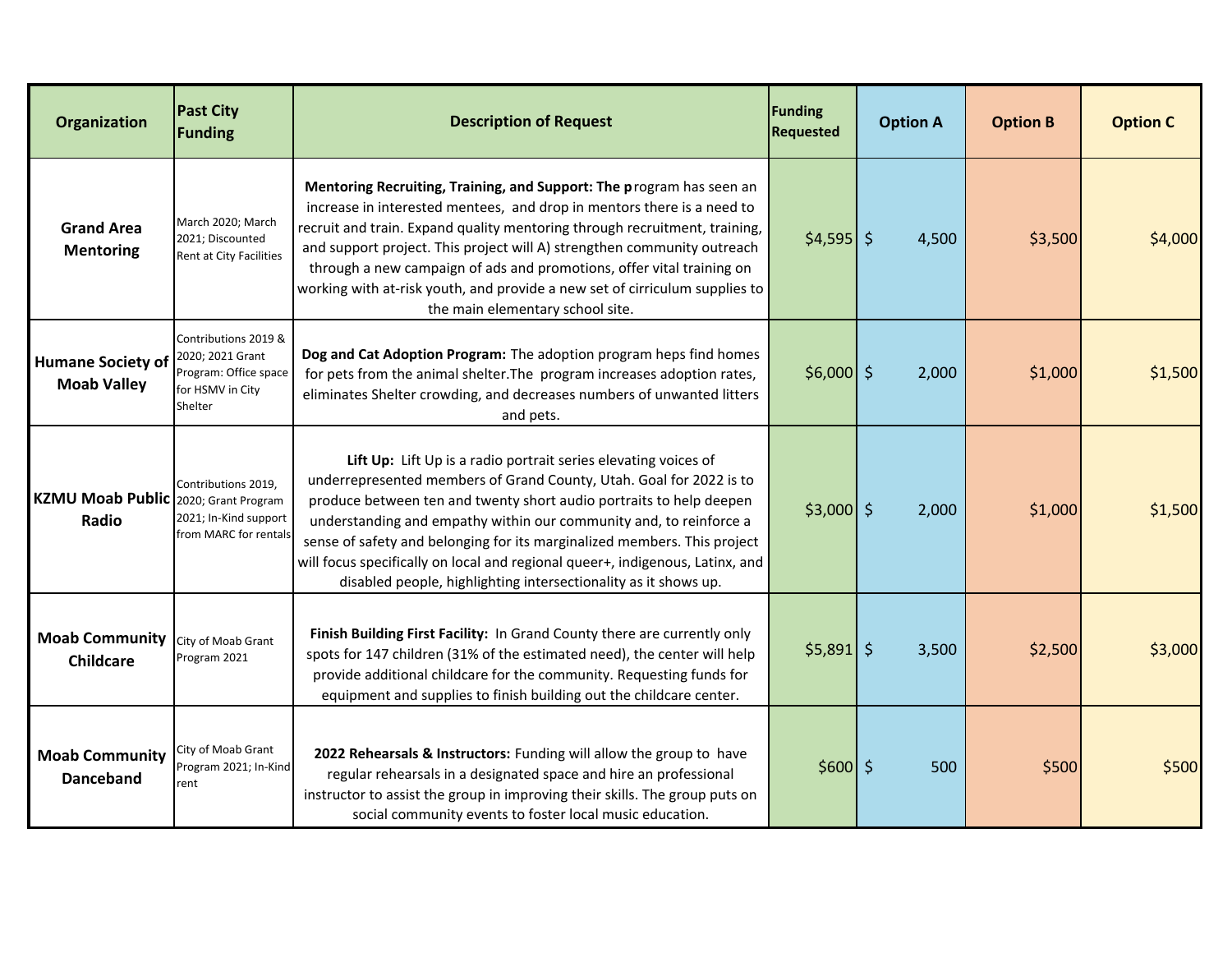| <b>Organization</b>                                         | <b>Past City</b><br><b>Funding</b>                   | <b>Description of Request</b>                                                                                                                                                                                                                                                                                                                                                                                                                                                                                                                                                                                                                      | <b>Funding</b><br><b>Requested</b> | <b>Option A</b> | <b>Option B</b> | <b>Option C</b> |
|-------------------------------------------------------------|------------------------------------------------------|----------------------------------------------------------------------------------------------------------------------------------------------------------------------------------------------------------------------------------------------------------------------------------------------------------------------------------------------------------------------------------------------------------------------------------------------------------------------------------------------------------------------------------------------------------------------------------------------------------------------------------------------------|------------------------------------|-----------------|-----------------|-----------------|
| <b>Moab Free Health</b><br><b>Clinic</b>                    | Contributions in 2019<br>2020; Grant Program<br>2021 | Moab Community Nonprofit Health Campus: The Clinic will renovate the<br>new campus (located 125 W 200 S) into the Moab Community<br>Nonprofit/Health Campus in partnership with the Southeast Utah Health<br>Department. This campus will benefit the Clinic, Health Department, and<br>multiple nonprofits as they work together to address various social<br>determinants of health, including access to affordable health care, food<br>security, housing, and social support. With the main street location, the<br>campus will improve the accessibility to health and social services and<br>increase nonprofit visibility in the community. | $$25,000$ \$                       | 5,500           | \$5,500         | \$5,500         |
| <b>Moab Music</b><br>Festival                               | City of Moab Grant<br>Program 2021                   | 2022 Music Education & Engagement Programs: Quarterly Musical Story<br>Hour with the Library (the only public, free pre-k children's music program<br>in Grand County, serving an average of 75 children per event);<br>Partnership with BEACON Strings, Summer Music Camp; Winterlude and<br>MMF free community concerts.                                                                                                                                                                                                                                                                                                                         | $$5,000$ \$                        | 5,000           | \$2,000         | \$2,500         |
| <b>Moab Solutions</b>                                       | Contributions in 2020:<br>Grant Program 2021         | Emergency Needs Fund: Assist in providing resources to individuals and<br>families in need                                                                                                                                                                                                                                                                                                                                                                                                                                                                                                                                                         | $$4,000$ \$                        | 2,000           | \$3,000         | \$3,000         |
| <b>Moab Valley</b><br><b>Multicultural</b><br>Center (MVMC) | Contributions in 2019;<br>Grant Program 2021         | Multicultural Safety and Wellness: The community needs that the MVMC<br>addresses correspond with the CDC's 5 social determinants of health.<br>These needs include housing instability and homelessness services<br>(Economic Stability), partnership with police and Walnut Lane project<br>(Neighborhood and Built Environment), community center with free, on<br>demand social services (Social and Community Context), registering youth<br>for school and literacy programs (Educational Access and Quality), and<br>certified medical interpretation, and medical advocacy (Healthcare Access<br>and Quality).                             | $$10,000$ \$                       | 2,000           | \$10,000        | \$7,000         |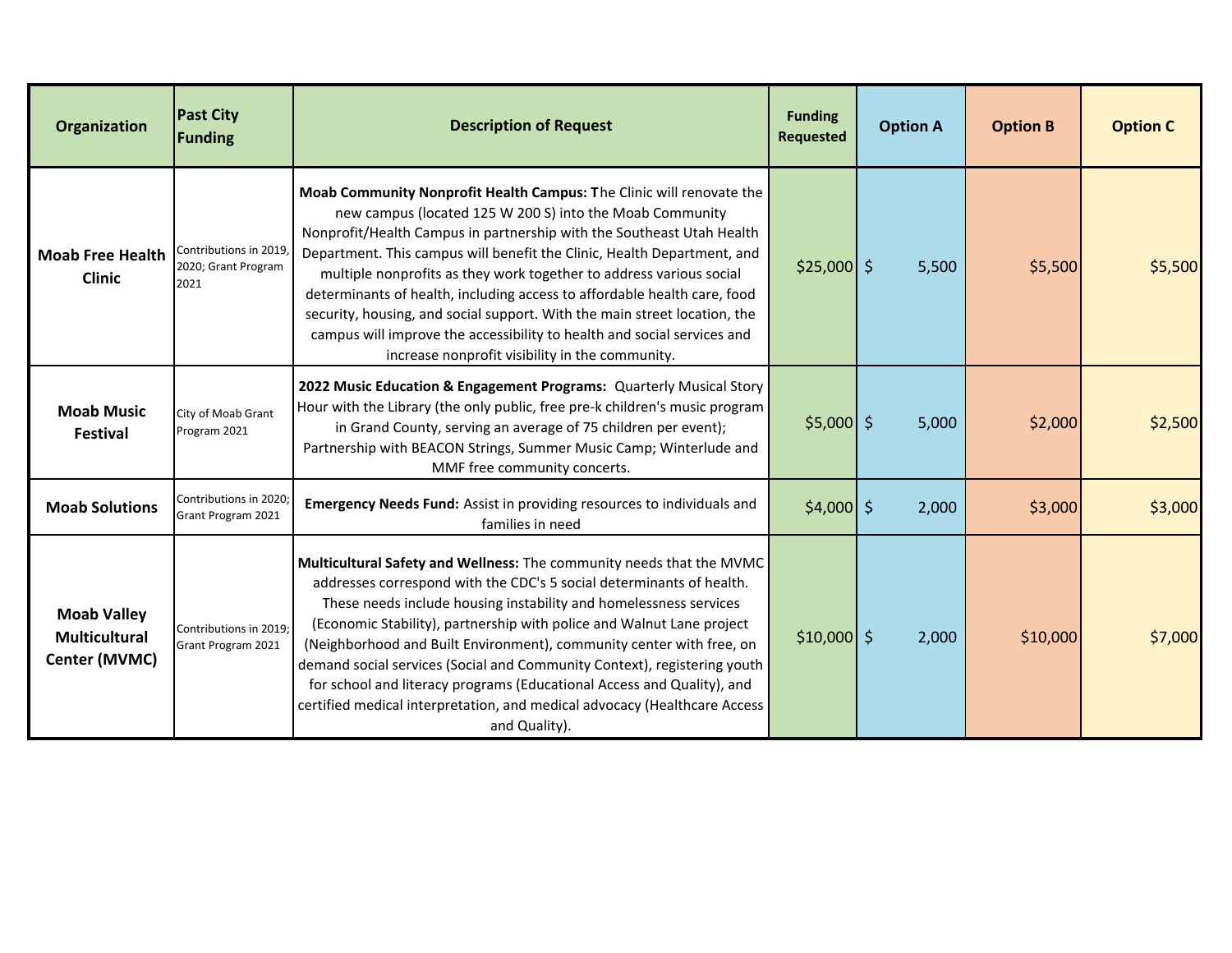| Organization                            | <b>Past City</b><br><b>Funding</b>                                              | <b>Description of Request</b>                                                                                                                                                                                                                                                                                                                                                                  | Funding<br><b>Requested</b> | <b>Option A</b> | <b>Option B</b> | <b>Option C</b> |
|-----------------------------------------|---------------------------------------------------------------------------------|------------------------------------------------------------------------------------------------------------------------------------------------------------------------------------------------------------------------------------------------------------------------------------------------------------------------------------------------------------------------------------------------|-----------------------------|-----------------|-----------------|-----------------|
| <b>Resiliency Hub</b>                   | City of Moab Grant<br>Program 2021                                              | Moab Community Gardens: Maintain community gardens for the benefit<br>of Moab & Spanish Valley residents and provide hands-on workshops and<br>educational materials on a website.                                                                                                                                                                                                             | $$4,025$ \$                 | 2,500           | \$1,500         | \$2,000         |
| <b>Rim to Rim</b><br><b>Restoration</b> | Contributions in 2020,<br>Grant Program in<br>2021                              | Mill Creek Riparian Corridor Improvements: RRR facilitates and<br>implements active native plant restoration work, passive native plant<br>regeneration and cross agency communication throughout the Mill Creek<br>Watershed to reduce fire fuels and improve the places that the<br>community uses in the creeks. This work is ongoing and impacts the<br>entire community.                  | $$10,000$ \$                | 2,000           | \$1,000         | \$1,500         |
| <b>Science Moab</b>                     | City of Moab Grant<br>Program 2021                                              | School to Science: School to Science offers students unique internship<br>and job shadow opportunities with a diversity of scientists working in the<br>region.                                                                                                                                                                                                                                | $$4,812$ \$                 | 4,000           | \$3,000         | \$3,500         |
| Seekhaven                               | Contributions in 2020,<br>2019; Grant Program<br>in 2021; Fee waiver in<br>2022 | <b>Emergency Client Needs:</b> Seekhaven works to provide services for<br>domestic violence victims, they provide a critical need withing the<br>community. The emergency needs fund provides shelter, medical<br>expenses, food, and other emergency items to victims of physical and<br>sexual violence.                                                                                     | $$10,000$ \$                | 2,000           | \$10,000        | \$7,000         |
| <b>TerraSophia LLC</b>                  | No                                                                              | 500 W 400 N Water Wise Landscaping and Green Infrastructure: Project<br>directly supports strategies approved and adopted by City Council in the<br>Water Conservation Plan, specifically a green infrastructure pilot project<br>and a high visibility demonstration of water-wise landscaping. T This<br>project will also help beautify this intersectin and enhance pollinator<br>habitat. | $$23,065$ \$                |                 | \$0             | \$0             |